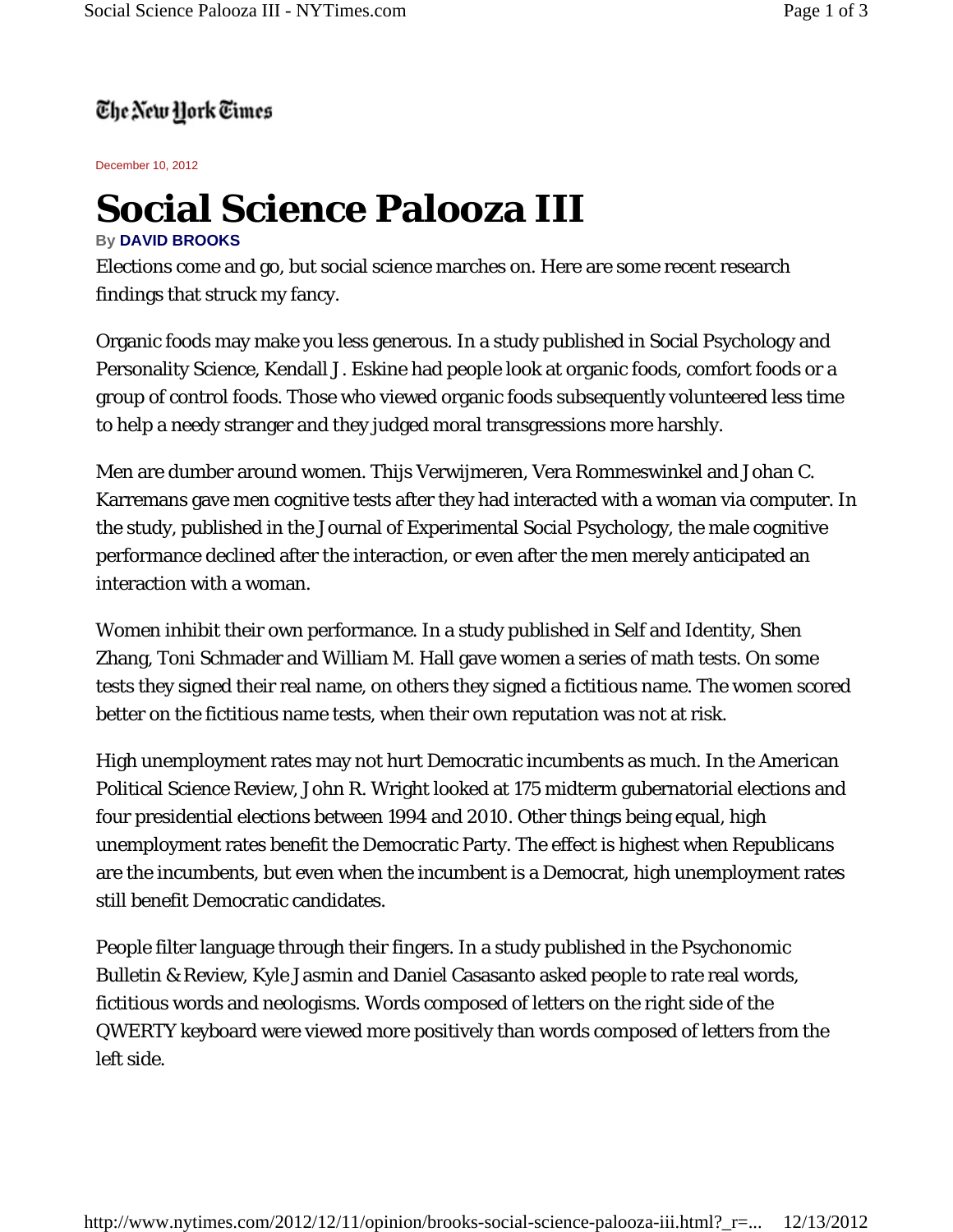We communicate, process and feel emotions by mimicking the facial expressions of the people around us. For a study in Basic and Applied Social Psychology, Paula M. Niedenthal, Maria Augustinova and others studied young adults who had used pacifiers as babies, and who thus could not mimic as easily. They found that pacifier use correlated with less emotional intelligence in males, though it did not predict emotional processing skills in girls.

Judges are toughest around election time. Judges in Washington State are elected and reelected into office. In a study for The Review of Economic Statistics, Carlos Berdejó and Noam Yuchtman found that these judges issue sentences that are 10 percent longer at their end of the political cycle than at the beginning.

New fathers pay less. In a study for the Administrative Science Quarterly, Michael Dahl, Cristian Dezso and David Gaddis Ross studied male Danish C.E.O.'s before and after their wives gave birth to children. They found that male C.E.O.'s generally pay their employees less generously after fathering a child. The effect is stronger after a son is born. Female employees are less affected than male employees. C.E.O.'s also tend to pay themselves more after the birth of a child.

Affluent neighborhoods challenge mental equilibrium. In a study for the Journal of Research on Adolescence, Terese J. Lund and Eric Dearing found that boys reported higher levels of delinquency and girls reported higher levels of anxiety and depression when they lived in affluent neighborhoods compared with middle-class neighborhoods. Boys' delinquency and girls' anxiety-depression levels were lowest when they were from affluent families living in middle-class neighborhoods.

Premarital doubts are significant. In a study in the Journal of Family Psychology, Justin Lavner, Benjamin Karney and Thomas Bradbury found that women who had cold feet before marriage had significantly higher divorce rates four years later. Male premarital doubts did not correlate with more divorce.

Women use red to impress men. In a study for the Journal of Experimental Social Psychology, Andrew Elliot, Tobias Greitemeyer and Adam Pazda found that women expecting to converse with an attractive man were more likely to select a red versus green shirt than women expecting to converse with an unattractive man or another woman.

Birth date affects corporate success. In a study for Economics Letters, Qianqian Du, Huasheng Gao and Maurice Levi found that C.E.O.'s are disproportionately less likely to be born in June and July.